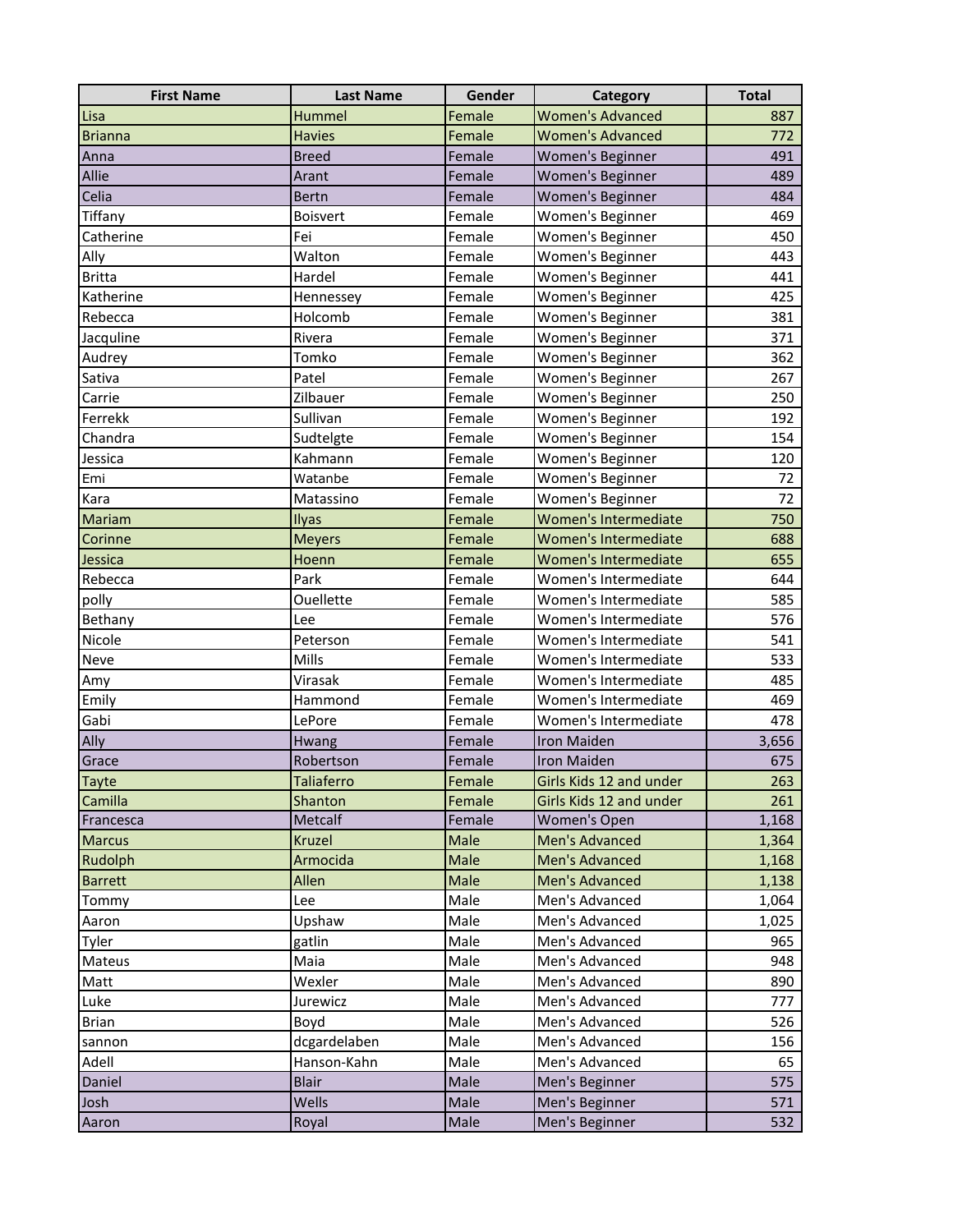| Preston               | Oakes          | Male         | Men's Beginner                           | 519        |
|-----------------------|----------------|--------------|------------------------------------------|------------|
| Max                   | <b>Bibb</b>    | Male         | Men's Beginner                           | 513        |
| Russell               | Worley         | Male         | Men's Beginner                           | 509        |
| Alex                  | Wallace        | Male         | Men's Beginner                           | 487        |
| Jordaon               | Tucker         | Male         | Men's Beginner                           | 469        |
| James                 | Fulbright      | Male         | Men's Beginner                           | 449        |
| Albert                | Seoh           | Male         | Men's Beginner                           | 430        |
| <b>Brendan</b>        | Gleason        | Male         | Men's Beginner                           | 420        |
| Jordan                | Lanser         | Male         | Men's Beginner                           | 412        |
| Dave                  | Gay            | Male         | Men's Beginner                           | 393        |
| Billy                 | Bellini        | Male         | Men's Beginner                           | 383        |
| Drew                  | Hockstein      | Male         | Men's Beginner                           | 372        |
| Alex                  | Lin            | Male         | Men's Beginner                           | 346        |
| Jim                   | Wright         | Male         | Men's Beginner                           | 341        |
| Will                  | Kandzari       | Male         | Men's Beginner                           | 332        |
| David                 | Giles          | Male         | Men's Beginner                           | 263        |
| John                  | Bent           | Male         | Men's Beginner                           | 257        |
| Paul                  | Uyesch         | Male         | Men's Beginner                           | 252        |
| Jacob                 | Germany        | Male         | Men's Beginner                           | 212        |
| Xavier                | Carter         | Male         | Men's Beginner                           | 203        |
| Eltie                 | Cohen          | Male         | Men's Beginner                           | 180        |
| Eric                  | Bartocci       | Male         | Men's Beginner                           | 172        |
| Davis                 | <b>Bromm</b>   | Male         | Men's Beginner                           | 170        |
| Daniel                | sweat          | Male         | Men's Beginner                           | 142        |
| Daniel                | Schnaak        | Male         | Men's Beginner                           | 132        |
| Daniel                | Khalek         | Male         | Men's Beginner                           | 115        |
|                       |                |              |                                          |            |
|                       |                |              |                                          |            |
| Ryan                  | Hookstein      | Male         | Men's Beginner                           | 104        |
| Davis                 | Beauchamp      | Male         | Men's Beginner                           | 80         |
| William               | Lines          | Male         | Men's Beginner                           | 13         |
| Alex                  | Willis         | Male         | Flash                                    | 5,196      |
| Austin                | Smith          | Male         | Flash                                    | 2,851      |
| Will                  | Goodson        | Male         | Mens Intermediate                        | 1,305      |
| Joshua                | Durnerll       | Male         | Men's Intermediate                       | 957        |
| Adam                  | Bazydo         | Male         | Men's Intermediate                       | 954        |
| Chase                 | Green          | Male         | Men's Intermediate                       | 796        |
| <b>Brian</b>          | Goldman        | Male         | Men's Intermediate                       | 795        |
| Jonathan              | Cheng          | Male         | Men's Intermediate                       | 781        |
| <b>Nick</b>           | Harbin         | Male         | Men's Intermediate                       | 779        |
| Ryan                  | Denver         | Male         | Men's Intermediate                       | 770        |
| Zack                  | Allen          | Male         | Men's Intermediate                       | 764        |
| Jordan                | Phillips       | Male         | Men's Intermediate                       | 756        |
| Mark                  | Miller         | Male         | Men's Intermediate                       | 740        |
| David                 | Montoya        | Male         | Men's Intermediate                       | 726        |
| Kaden                 | Borseth        | Male         | Men's Intermediate                       | 720        |
| Jammer                | Howell         | Male         | Men's Intermediate                       | 717        |
| Christopher           | Theroux        | Male         | Men's Intermediate                       | 715        |
| lan                   | Dolemis        | Male         | Men's Intermediate                       | 640        |
| Alex                  | Palmiter       | Male         | Men's Intermediate                       | 638        |
| Joe                   | Bryant         | Male         | Men's Intermediate                       | 615        |
| Scott                 | Godchaux       | Male         | Men's Intermediate                       | 588        |
| <b>Brent</b><br>Chase | Hojer<br>Flint | Male<br>Male | Men's Intermediate<br>Men's Intermediate | 565<br>563 |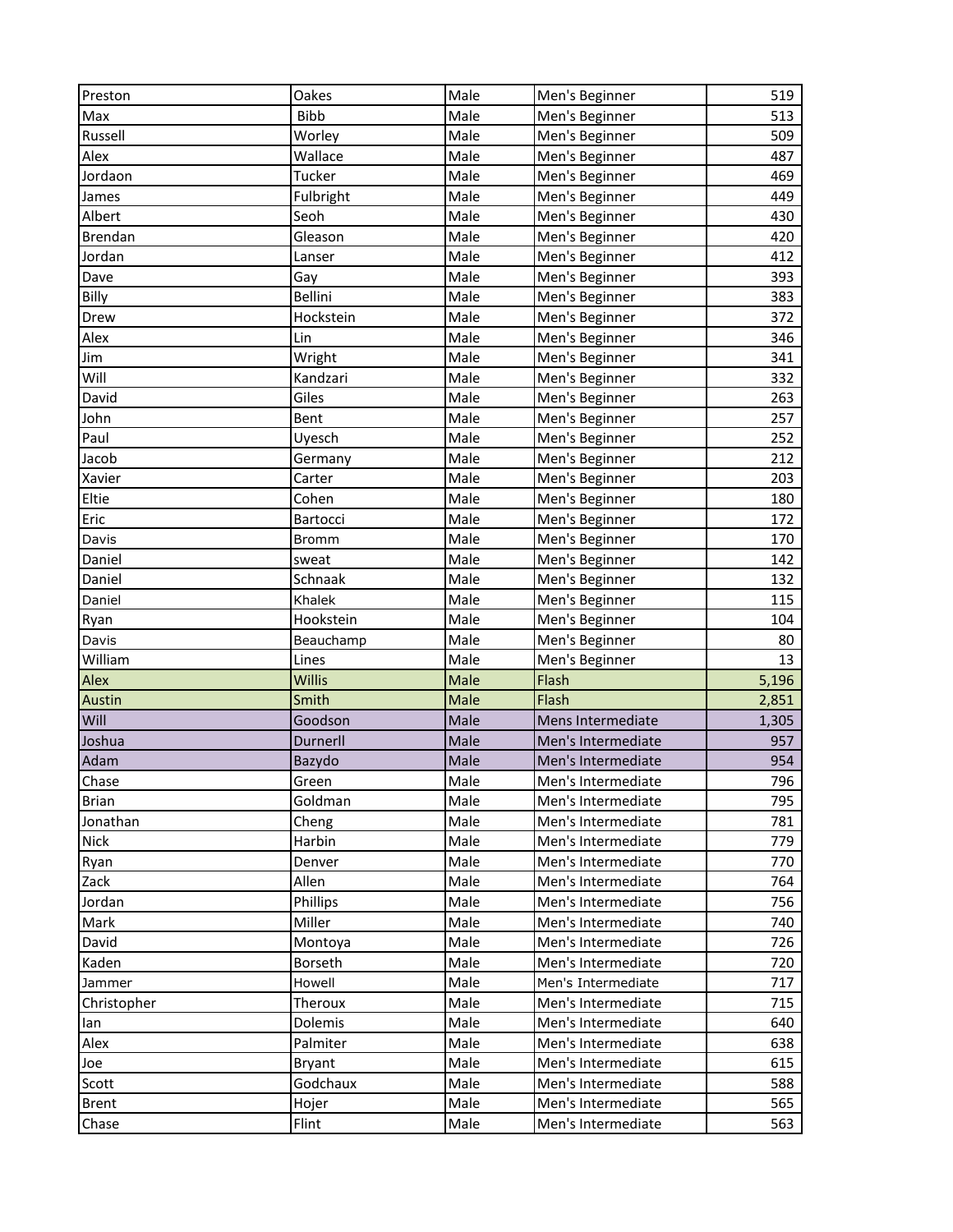| Noel                                     | Csomay-Shanklin  | Male         | Men's Intermediate     | 555     |
|------------------------------------------|------------------|--------------|------------------------|---------|
| Ben                                      | Williams         | Male         | Men's Intermediate     | 546     |
| Jarrod                                   | <b>Bradfield</b> | Male         | Men's Intermediate     | 540     |
| Logan                                    | Kennedy          | Male         | Men's Intermediate     | 535     |
| Neve                                     | Mills            | male         | Mens Intermediate      | 533     |
| Fares                                    | Ibrahim          | Male         | Men's Intermediate     | 515     |
| Christopher                              | Bishop           | Male         | Mens Intermediate      | 513     |
| Jacob                                    | Fagin            | Male         | Men's Intermediate     | 478     |
| Lukas                                    | <b>Bromig</b>    | Male         | Men's Intermediate     | 454     |
| Ben                                      | Lorenza          | Male         | Men's Intermediate     | 454     |
| Parker                                   | Wate             | Male         | Men's Intermediate     | 420     |
| Walt                                     | Williams         | Male         | Men's Intermediate     | 379     |
| Allen                                    | Clements         | Male         | Men's Intermediate     | 367     |
| Tripp                                    | Mann             | Male         | Men's Intermediate     | 355     |
| Elliot                                   | David            | Male         | Men's Intermediate     | 348     |
| Thomas                                   | Harlin           | Male         | Men's Intermediate     | 283     |
| John David                               | Watson           | Male         | Men's Intermediate     | 247     |
| Alec                                     | Giammsluo        | Male         | Men's Intermediate     | 227     |
| Parker                                   | Satterfield      | Male         | Men's Intermediate     | 150     |
| Graham                                   | Royal            | Male         | IronMan                | 3,153   |
| Erick                                    | <b>Barros</b>    | Male         | <b>IronMan</b>         | 2,280   |
| Jason                                    | Ware             | Male         | IronMan                | 1,608   |
| Jason                                    | Davis            | Male         | IronMan                | 412     |
| Jack                                     | Elliott          | Male         | Boys Kids 12 and under | 421     |
| <b>Nick</b>                              | Ferguson         | Male         | Boys Kids 12 and under | 362     |
| Jacob                                    | <b>Breed</b>     | Male         | Boys Kids 12 and under | 261     |
| Evan                                     | Kivkeatrick      | Male         | Boys Kids 12 and under | 150     |
| Cam                                      | Williams         | Male         | Boys Kids 12 and under | 80      |
| Greg                                     | Ramsey           | Male         | Men's Open             | 1,344   |
| Charley                                  | VanAnda          | Male         | Men's Open             | 821     |
| <b>Jeff</b>                              | <b>Mekolites</b> | <b>Males</b> | <b>RockGods</b>        | 1,021   |
| Noel                                     | Dent             | Male         | <b>RockGods</b>        | 928     |
| Fernando                                 | Paulete          | Male         | <b>RockGods</b>        | 878     |
| <b>Brian</b>                             | Lee              | Male         | RockGods               | 605     |
| mark                                     | Cunningham       | Male         | RockGods               | 460     |
| Tim                                      | Hughes           | Male         | RockGods               | 400     |
| Jarron                                   | <b>Moss</b>      | Male         | Rowboat                | 3:04    |
| Robin                                    | Perkins          | Male         | Rowboat                | no time |
| Mark                                     | O'Neal           | Male         | Rowboat                |         |
| Jason                                    | Williams         | Male         | Tugboat                | 1,031   |
| <b>Ryan Scuryield and Laura Hope</b>     |                  |              | IronTeam               | 5,919   |
| <b>Annie and Justin Jones</b>            |                  |              | IronTeam               | 5,348   |
| <b>Toby Towne and James Jones</b>        |                  |              | IronTeam               | 3,892   |
| Sean Kenneyand Sabine Connors            |                  |              | IronTeam               | 3,513   |
| Madison Neal and Caleb Wilson            |                  |              | Iron Team              | 3,113   |
| Albert Bush and Brian Deitz              |                  |              | IronTeam               | 3,097   |
| Ms. Ehrin and Zach Irvin                 |                  |              | IronTeam               | 2,484   |
| Will Morgan and Dylan Wheatley           |                  |              | IronTeam               | 1,612   |
| Wes Hokin Wes and Taylor Zangas          |                  |              | IronTeam               | 1,482   |
| Savnnah Manning and Christopher Broecker |                  |              | IronTeam               | 1,405   |
| <b>Team LeBlanc</b>                      |                  |              | IronTeam               | 1,142   |
| Max Barron and Amanda bastien            |                  |              | IronTeam               | 922     |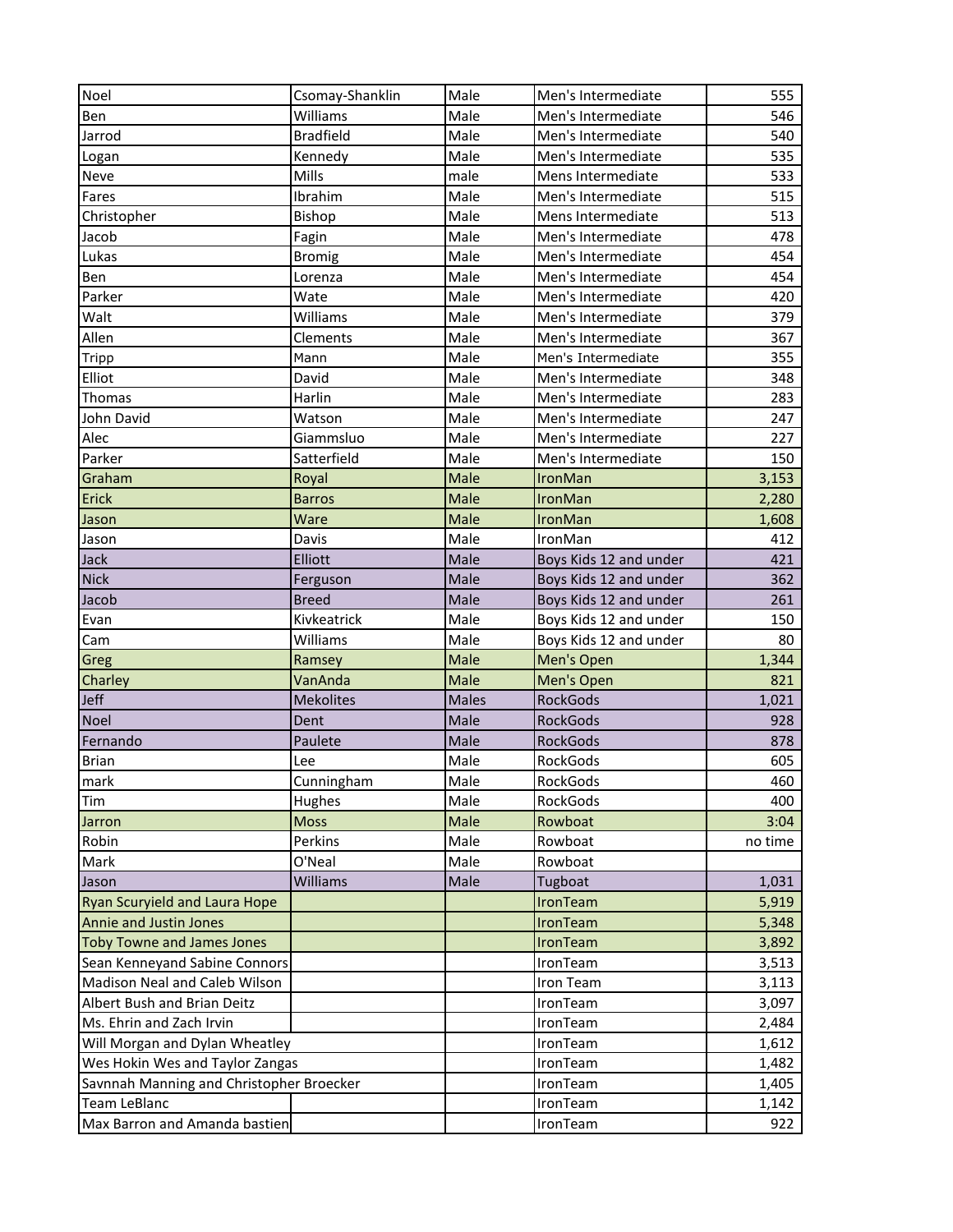| Dylan Wheatley and Will Morgan        |  | <b>IronTeam</b> | 866              |         |
|---------------------------------------|--|-----------------|------------------|---------|
| Kevin Le and Satiean Worasilpechai    |  |                 | <b>Iron Team</b> | 738     |
| Madison Culbreth and Brent Hojer      |  |                 | <b>IronTeam</b>  | 565     |
| Joanthan Hung and David Brannen       |  |                 | Shadow           | 2,735   |
| Jason Plemmons and Justin Castleberry |  |                 | Shadow           | 2,342   |
| Brittany Hoard and Ethan Griffin      |  |                 | Shadow           | 965     |
| Max Kruzel and Trey Allen             |  |                 | Shadow           | 398     |
| EvanRaines                            |  |                 | <b>Crack</b>     |         |
| Forrest                               |  |                 | crack            |         |
| Karissa Sampson                       |  |                 | crack            | no time |
| Dian Kehibanob                        |  |                 | crack            |         |
| Mark D. White                         |  |                 | crack            |         |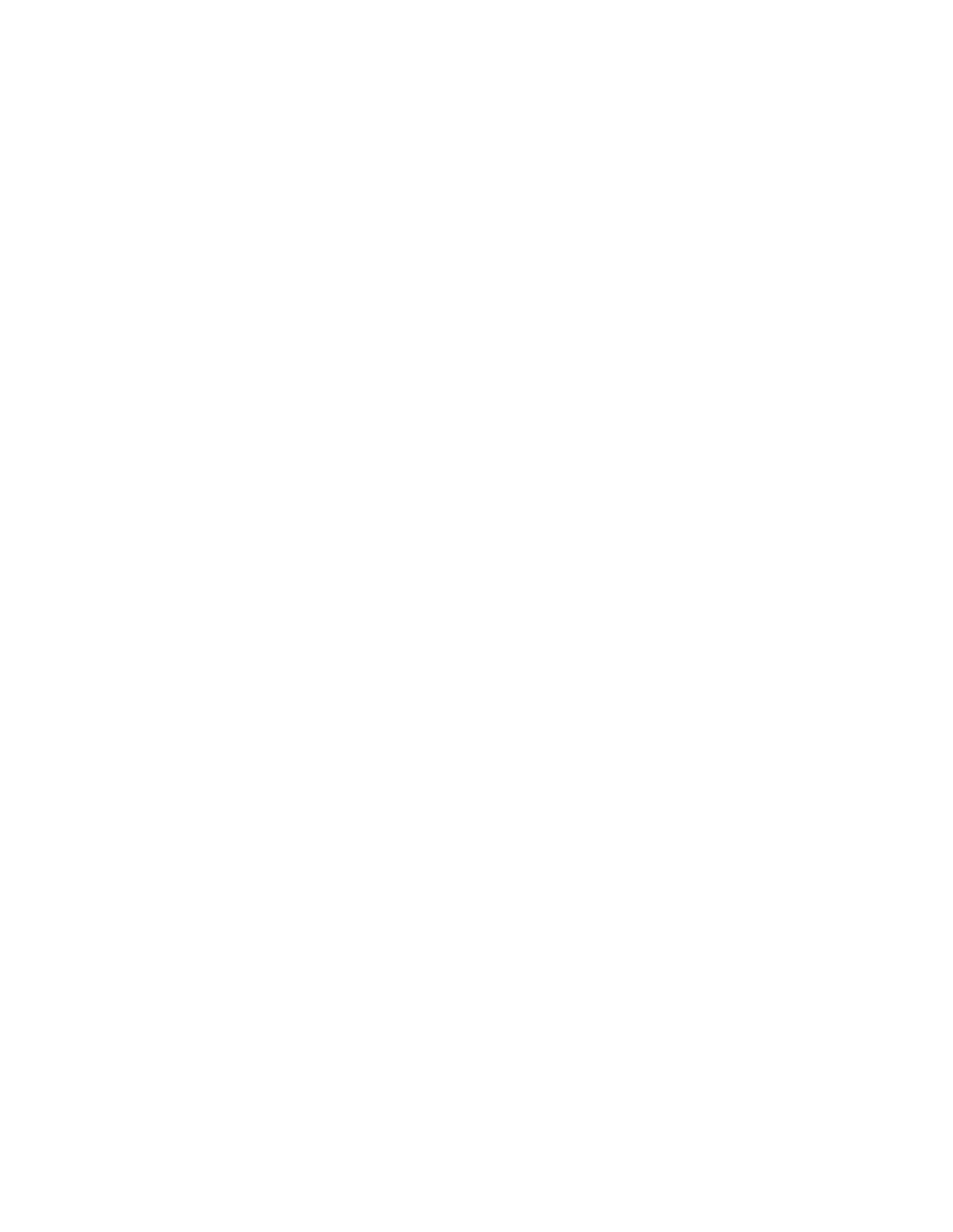86 problems 91 problems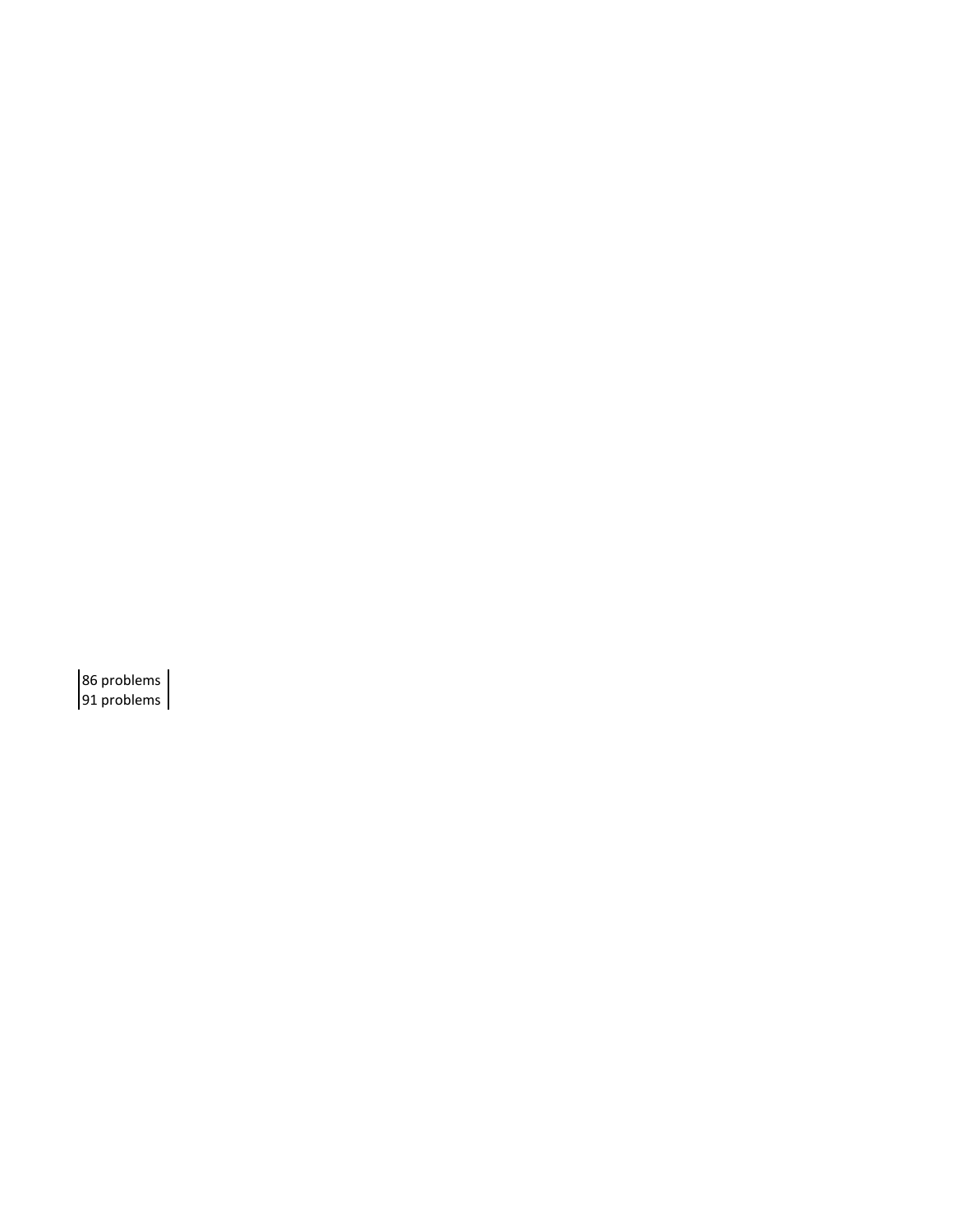20 problems 20 problems